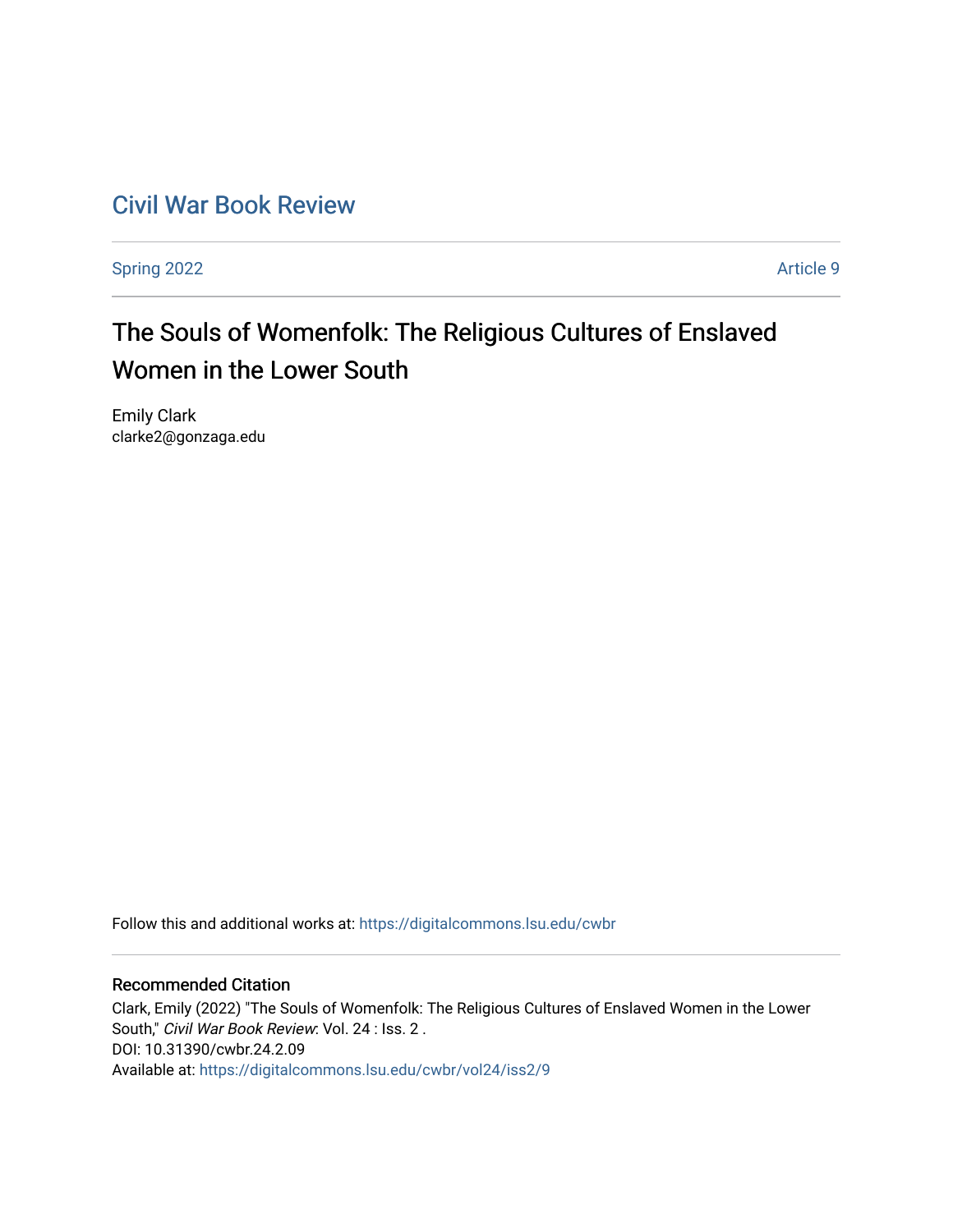### **Review**

# **Clark, Emily Suzanne**

# **Spring 2022**

**Wells-Oghoghomeh, Alexis**. *The Souls of Womenfolk: The Religious Cultures of Enslaved Women in the Lower South*. University of North Carolina Press, 2021. PAPERBACK. \$24.95 ISBN 9781469663609 pp. 320

Alexis Wells-Oghoghomeh's *The Souls of Womenfolk: The Religious Cultures of Enslaved Women in the Lower South* is one of the most important books in African American religious history of the past decade. Her work provides a necessary and significant corrective to the ways in which "slave religion" is often theorized as ungendered. With a title that expands on W.E.B. DuBois's landmark text *The Souls of Black Folk* (1903), Wells-Oghoghomeh expertly and boldly builds on the work of pivotal Black male scholars and centers the experiences, cosmologies, and practices of enslaved Black women. DuBois argued that Black Americans had a double-consciousness—the tension between self-knowledge and awareness of how white people viewed them. With her creative and critical use of a variety of primary sources, Wells-Oghoghomeh unpacks how Black women "were compelled to a triple consciousness," as they bore "responsibility for the biological and social reproduction of enslaved humanity" (2). In the process, Wells-Oghoghomeh productively, convincingly, and modestly reorients the field.

Her goal in *The Souls of Womenfolk* is to reveal how enslaved women "made critical decisions" and "the ethics that guided their actions, how they regarded spirit power(s), and other dimensions of interiority" (3). Wells-Oghoghomeh succeeds on all counts. She also shifts our understanding of "religion" when it comes to historian Albert J. Raboteau's groundbreaking term "slave religion." With her focus on women, Wells-Oghoghomeh examines the "activities and orientations" that offered "tools and platforms through which to grapple with the psychic and material changes wrought by slavery and its purveyors" (3). This includes concepts and practices from Africa, Black adaptations of Protestant Christianity, and new ideas and rituals indigenous to their lives in the American South. In 2013, historian Judith Weisenfeld wrote about the invisibility of women in the inaugural issue of the *Journal of Africana Religions*. Nearly a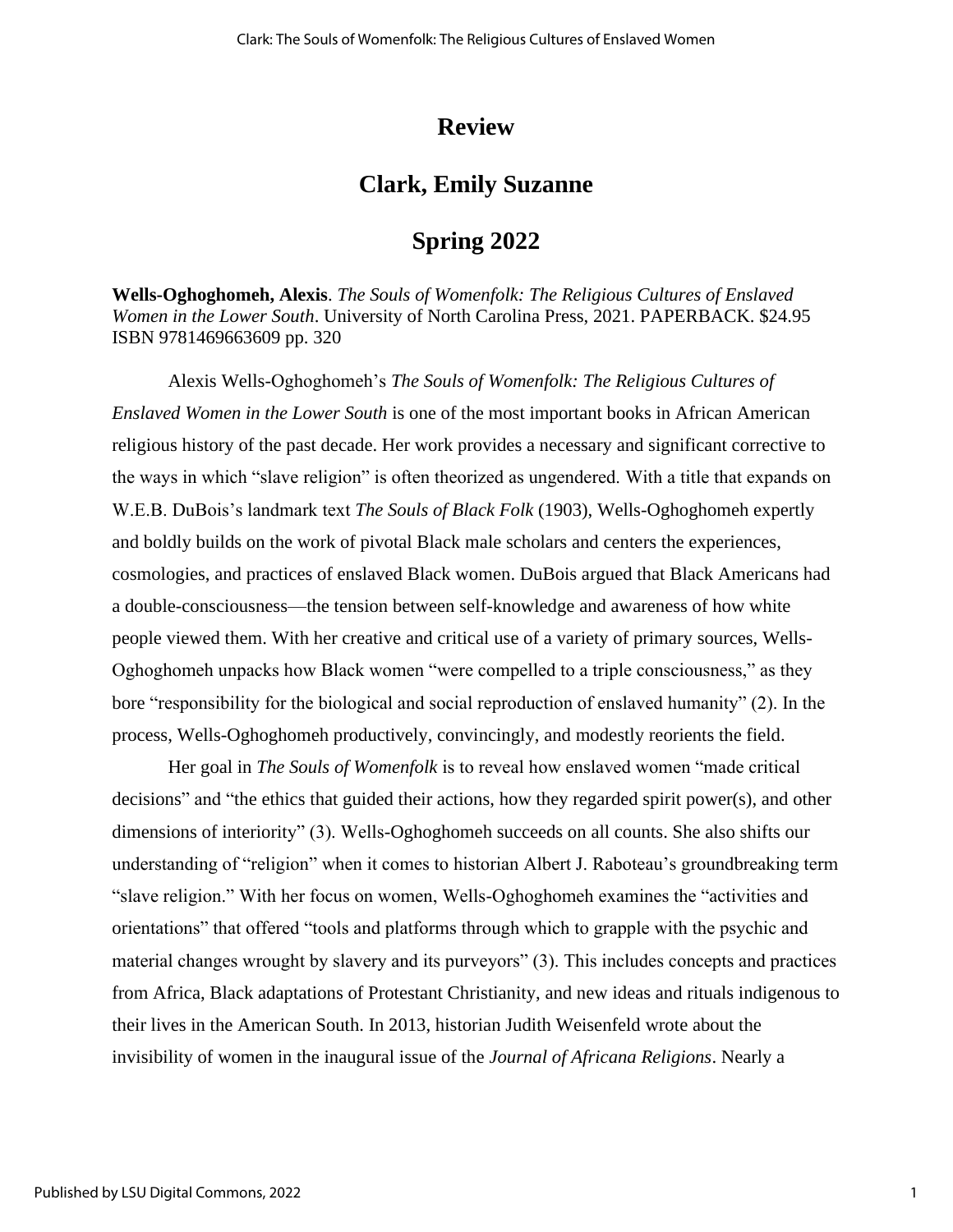decade later, Wells-Oghoghomeh demonstrated that much is gained by centering women in our studies of Black religion in the U.S.

A central dynamic in Wells-Oghoghomeh's work is the relationship between dismemberment and re/membrance. Dismemberment refers to the violent, intrusive, and exploitative ways in which slavery attacked women's bodies and relationships. Re/membrance is Wells-Oghoghomeh's creative and ingenious apparatus for understanding Black women's responses. By pulling from memories and oral histories from West and Central Africa, in terms of cosmologies and rituals, Black women "reconfigured and innovated practices aimed at mitigating the effects of dismemberment" (6). With this framework in place, Wells-Oghoghomeh's methodology emphasizes religious interiority as well as embodiment. While many works in the field of Black religious history have continued in the Melville Herskovitz vein of searching for "Africanisms" to demonstrate the ongoing influence of African religions in the Americas, Wells-Oghoghomeh values creativity over cultural purity. Africa and African religions are, then, not merely physical places and static cultural practices but rather are tools for building processes of cultural and physical survival.

After a helpful and ground-breaking Introduction, Wells-Oghoghomeh organized her book in six chapters with a short Conclusion that weaves all the themes and trends back together. The first chapter considers the relationship between Georgia and the lowcountry, her main regional focus, and West and Central Africa. Before the system of slavery "raced" women, it "gendered" them. Men and women in West Africa experienced slavery differently and they brought those experiences, memories, and lessons with them across the Atlantic Ocean. This is followed by a chapter that devastatingly unpacks what Wells-Oghoghomeh calls "the moral dimensions of enslaved motherhood." This includes sexual violence and the economic exploitation of women's reproductive biology. Amid the physical, psychical, and familial violence of slavery, Black women fought for "cultural and familial survival" (56). This included maternal and familial devotion, as well as the hard reality of abortion, filicide, and surrogacy. Never judging her subjects, Wells-Oghoghomeh carefully considers the negotiation between enslaved women's "moral misgivings" and their fierce devotion to survival (91). The third chapter further centers the ways enslaved women responded to sexual violence, including sharing knowledge and stories with younger women and their dedication to building and maintaining family connections. In response to "the racist, sexist national discourses that went to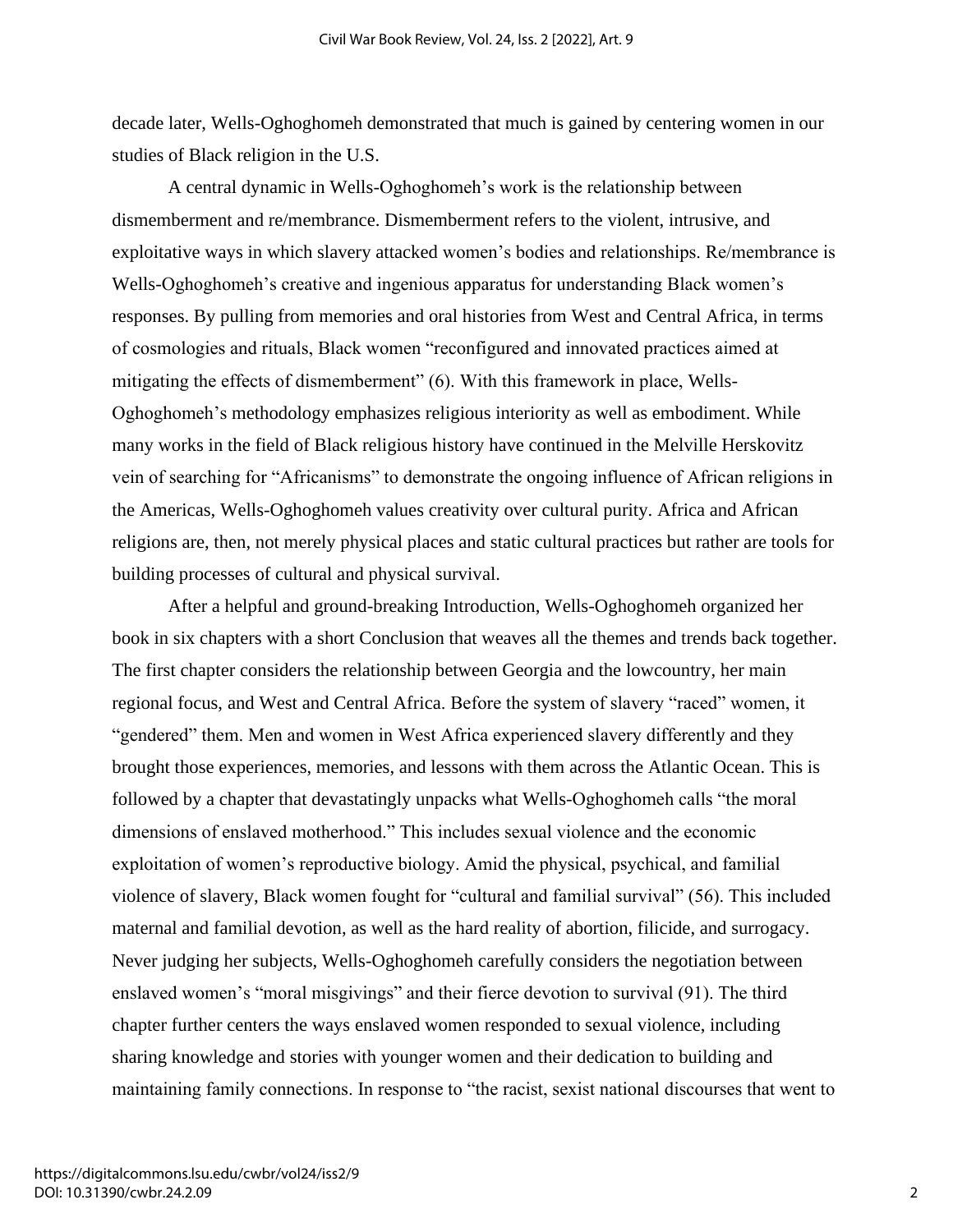great lengths to present women as bodies devoid of moral subjectivity," Black women developed "alternative ways of defining good, right, and moral sex and relationships" (115).

Chapter Four is at times a heart-breaking and at times an empowering look at women's prenatal, postpartum, and postmortem rituals. As mothers, Black women were at the center of life and death. While enslavers saw enslaved childbirth as a means to grow their property assets, enslaved women resignified childbirth into a "spiritual event" (133). High infant mortality rates made this a precarious process. With her transatlantic framework, Wells-Oghoghomeh makes connections between African practices of midwifery and medicine to ground the rituals of childbirth and bodily health in the American South. Midwives in particular "adapted, reinforced, and transmitted the cosmologies of their ancestors to ensure the survival of enslaved mothers and children" (141). Death reminded women and men of the enslaved body's vulnerability to violence. As Wells-Oghoghomeh argues, "sorrow always lurked just below the surface of [enslaved] people's veneer of composure" (159). The following chapter examines how female figures ruled the sacred imagination of the enslaved. Stories of flying Africans pushed back against the dehumanizing system of slavery. Hags, witches, and ghosts bridged the world between human and spirit and stories about them offered lessons about the world that centered African diasporic perspectives. Witches and hags were almost always female, reflecting how women possessed both the power to create life and to destroy life. As such, Wells-Oghoghomeh shows how otherworldly figures of malevolent female power were another response of re/membrance to the dismemberment of slavery. Chapter Six returns to Wells-Oghoghomeh's reorientation of DuBois's work. Rather than emphasize the "preacher, music, and frenzy" of southern Black Christianity (as DuBois did), Wells-Oghoghomeh centers the African ancestral "cultural modalities" of "power, sound, sociality, and movement" (195). Women provided the bedrock to all four of these. Black women's engagement with Protestant Christianity did so in ways that emphasized those four themes, as they "trained their children to challenge rhetoric that supported slavery" with "redeployed Christian vocabularies" (196). Both Christianity and African spirits and practices offered simultaneous avenues for power and cultural autonomy. It is not surprising that Wells-Oghoghomeh identifies a correlation between enslaved girls joining the church as they entered puberty. While slavery violated their bodies, religion offered a means of empowerment, feminine healing, and community. Finally, a short conclusion reinforces the book's argument and contribution to the field.